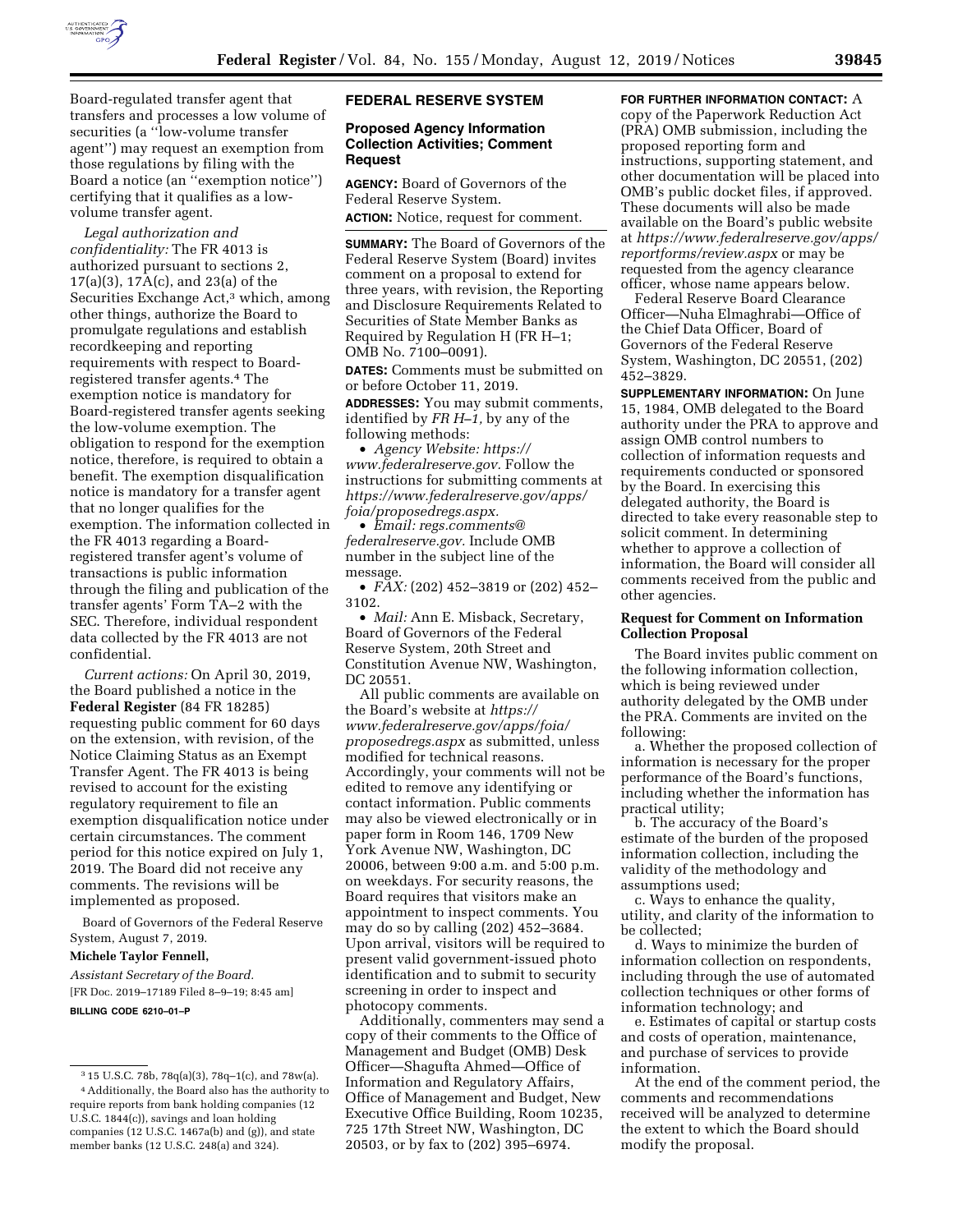## **Proposal Under OMB Delegated Authority To Extend for Three Years, With Revision, the Following Information Collection**

*Report title:* Reporting and Disclosure Requirements Related to Securities of State Member Banks as Required by Regulation H.

*Agency form number:* FR H–1.

*OMB control number:* 7100–0091. *Frequency:* Annually, Quarterly, and on occasion.

*Respondents:* State member banks (SMBs).

*Estimated number of respondents:* 2. *Estimated average hours per response:*  Reporting requirements: Form 8–A, 3.0 hours; Form 10, 218 hours; Regulation 12B, 1 hour; Rule 13e–1, 13.0 hours; Regulation 14C and Schedule 14C, 98.2 hours; Regulation 14D and Schedule 14D, 65.14 hours; Rule 14f–l, 2.0 hours; Form 10–K, 2395.73 hours; Form 10–Q, 190.42 hours; and Form 8–K, 7.71 hours; Disclosure requirements: Form 3, 0.16 hours; Form 4, 0.16 hours; and Form 5, 0.16 hours; Reporting and Disclosure requirements: Regulation 14A and Schedule 14A, 12.75 hours; Rule 12b–25 and Form 12b–25, 2.50 hours; Rule 13e–3 and Schedule 13E–3, 34.36 hours; and Form 15, 1.50 hours.

*Estimated annual burden hours:*  Reporting requirements: Form 8–A, 6 hours; Form 10, 436 hours; Regulation 12B, 2 hours; Rule 13e–1, 26 hours; Regulation 14C and Schedule 14C, 196 hours; Regulation 14D and Schedule 14D, 130 hours; Rule 14f–l, 4 hours; Form 10–K, 4,791 hours; Form 10–Q, 1,143 hours; and Form 8–K, 15 hours; Disclosure requirements: Form 3, 0.32 hours; Form 4, 11 hours; and Form 5, 3 hours; Reporting and Disclosure requirements: Regulation 14A and Schedule 14A, 26 hours; Rule 12b–25 and Form 12b–25, 5 hours; Rule 13e–3 and Schedule 13E–3, 69 hours; and Form 15, 3 hours.

*General description of report:* The Board's Regulation H requires SMBs whose securities are subject to registration pursuant to the Securities Exchange Act of 1934 (Exchange Act) 1 to disclose certain information to shareholders and securities exchanges and to report information relating to their securities to the Board using forms adopted by the Securities and Exchange Commission (SEC) and in compliance with certain rules and regulations adopted by the SEC.

*Proposed revisions:* The Board proposes to revise the FR H–1 to account for certain collections of information in SEC regulations that

1 15 U.S.C. 78a *et seq.* 

apply to SMBs with registered securities (that have not previously been accounted for) and the following relevant revisions to disclosure and reporting requirements associated with the FR H–1:

• In August 2015, the SEC adopted amendments to Item 402 of Regulation S–K and Form 8–K under the Exchange Act to implement Section 953(b) of the Dodd-Frank Act by requiring disclosure of the median of the annual total compensation of all employees of a registrant (excluding the chief executive officer), the annual total compensation of that registrant's chief executive officer, and the ratio of the median of the annual total compensation of all employees to the annual total compensation of the chief executive officer.2 These revisions affect the collections associated with Regulation S–K, Regulation 14A and Schedule 14A, Regulation 14C and Schedule 14C, Form 8–K, and Form 10–K.

• In March 2017, the SEC adopted rule and form amendments that require registrants to include a hyperlink to the exhibits in their filings.<sup>3</sup> These revisions affect the collections associated with Regulation S–K, Regulation S–T, Form 10, Form 8–K, Form 10–Q, and Form  $10–K$ .

• In June 2018, the SEC adopted amendments to the definition of ''smaller reporting company'' to expand the number of registrants that qualify as smaller reporting companies and thereby are eligible to rely on the scaled disclosure requirements.4 These revisions affect the collections associated with Regulation S–K, Regulation 12B, Regulation 14A and Schedule 14A, Regulation 14C and Schedule 14C, Form 10, Form 10–Q, and Form 10–K.

• In October 2018, the SEC adopted rule and form amendments to address disclosure requirements that have become redundant, duplicative, overlapping, outdated, or superseded as a result of other SEC disclosure requirements, U.S. Generally Accepted Accounting Principles, International Financial Reporting Standards, or changes in the information environment.5 These revisions affect the collections associated with Regulation S–X, Form 10–Q, Form 10–K, and Form 10.

• In December 2018, the SEC adopted amendments to implement Section 955 of the Dodd-Frank Act, which require a company to describe any practices or

policies it has adopted regarding the ability of its employees (including officers) or directors to purchase financial instruments, or otherwise engage in transactions, that hedge or offset, or are designed to hedge or offset, any decrease in the market value of equity securities granted as compensation, or held directly or indirectly by the employee or director.6 These revisions affect the collections associated with Regulation S–K, Regulation 14A and Schedule 14A, and Regulation 14C and Schedule 14C.

• In December 2018, the SEC adopted rule and form revisions that would modernize the property disclosure requirements for mining registrants.7 These revisions affect the collections associated with Regulation S–K, Form 10, and Form 10–K.

• In March 2019, the SEC adopted rule amendments based on the recommendations made in the staff's Report on Modernization and Simplification of Regulation S–K, as required by Section 72003 of the Fixing America's Surface Transportation Act.8 These amendments were designed to modernize and simplify disclosure requirements for public companies, investment advisers, and investment companies. These revisions affect the collections associated with Regulation S–K, Regulation S–T, Regulation 12B, Form 10, Form 8–K, Form 10–Q, and Form 10–K.

*Legal authorization and confidentiality:* Various provisions of the Exchange Act require issuers to file reports with the SEC and make certain disclosures, and sections 12(i) and 23(a)(1) of the Exchange Act authorize the Board to adopt rules and regulations requiring qualifying SMBs to file those reports with the Board (15 U.S.C. 78l(i) and  $78w(a)(1)$ . The FR H-1 is mandatory. Reports filed with the Board pursuant to this collection are not considered confidential and must be disclosed publically under Regulation H (12 CFR 208.36(c)(3)). However, a SMB may request that a report or document not be disclosed to the public (12 CFR 208.36(d)). Should a SMB request confidential treatment of such information, the question of whether the information is entitled to confidential treatment would be determined on a case-by-case basis. Information may be kept confidential under exemption 4 of the Freedom of Information Act, which protects privileged or confidential commercial or financial information (5 U.S.C. 552(b)(4)).

<sup>2</sup>*See* 80 FR 50103 (August 8, 2015).

<sup>3</sup>*See* 82 FR 14130 (March 3, 2017).

<sup>4</sup>*See* 83 FR 31992 (July 10, 2018).

<sup>5</sup>*See* 83 FR 50148 (October 4, 2018).

<sup>6</sup>*See* 84 FR 2402 (February 6, 2019).

<sup>7</sup>*See* 83 FR 66344 (December 26, 2018).

<sup>8</sup>*See* 84 FR 12674 (April 2, 2019).